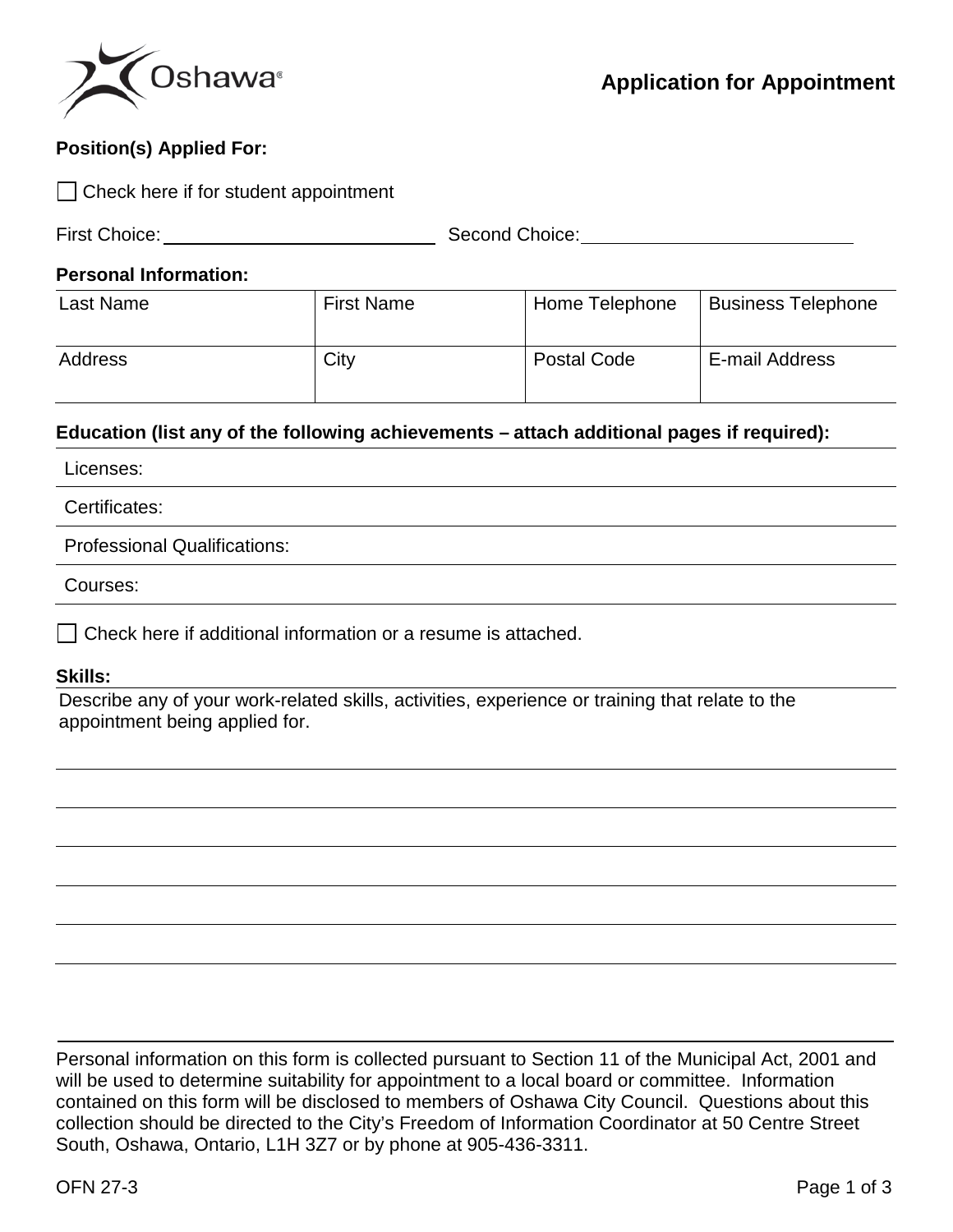Describe why you are seeking appointment to this board/committee.

|  | <b>Employment History:</b> |
|--|----------------------------|
|  |                            |

| <b>Present Employer</b> | <b>Business</b> |          |                    |
|-------------------------|-----------------|----------|--------------------|
| Address                 | City            | Province | <b>Postal Code</b> |

Position Held

| Supervisor and Title  |                    |               | <b>Telephone Number</b> |
|-----------------------|--------------------|---------------|-------------------------|
| Employed From (yy/mm) | $\vert$ To (yy/mm) | <b>Duties</b> |                         |

Personal information on this form is collected pursuant to Section 11 of the Municipal Act, 2001 and will be used to determine suitability for appointment to a local board or committee. Information contained on this form will be disclosed to members of Oshawa City Council. Questions about this collection should be directed to the City's Freedom of Information Coordinator at 50 Centre Street South, Oshawa, Ontario, L1H 3Z7 or by phone at 905-436-3311.